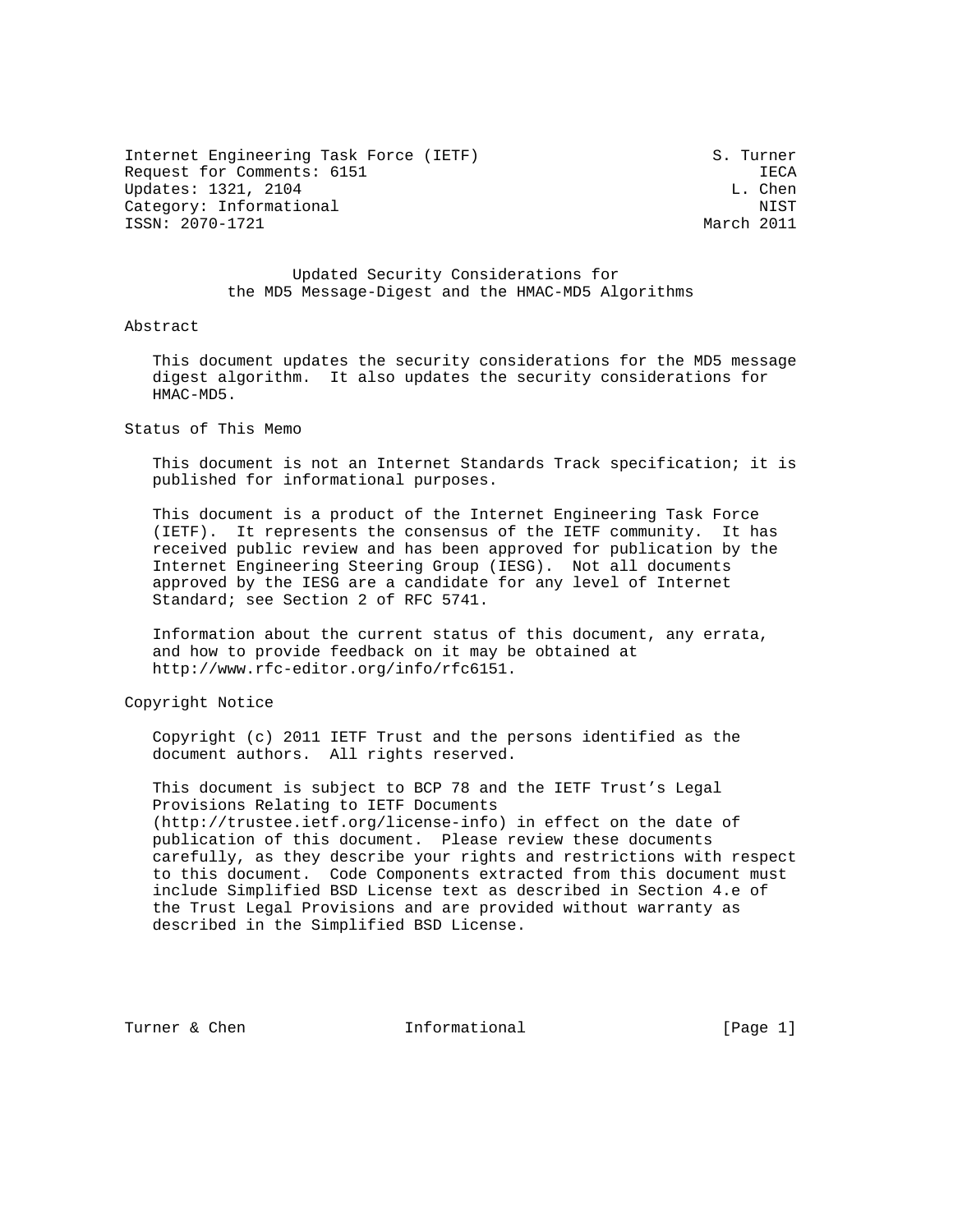# 1. Introduction

 MD5 [MD5] is a message digest algorithm that takes as input a message of arbitrary length and produces as output a 128-bit "fingerprint" or "message digest" of the input. The published attacks against MD5 show that it is not prudent to use MD5 when collision resistance is required. This document replaces the security considerations in RFC 1321 [MD5].

 [HMAC] defined a mechanism for message authentication using cryptographic hash functions. Any message digest algorithm can be used, but the cryptographic strength of HMAC depends on the properties of the underlying hash function. [HMAC-MD5] defined test cases for HMAC-MD5. This document updates the security considerations in [HMAC], which [HMAC-MD5] points to for its security considerations.

 [HASH-Attack] summarizes the use of hashes in many protocols and discusses how attacks against a message digest algorithm's one-way and collision-free properties affect and do not affect Internet protocols. Familiarity with [HASH-Attack] is assumed. One of the uses of message digest algorithms in [HASH-Attack] was integrity protection. Where the MD5 checksum is used inline with the protocol solely to protect against errors, an MD5 checksum is still an acceptable use. Applications and protocols need to clearly state in their security considerations what security services, if any, are expected from the MD5 checksum. In fact, any application and protocol that employs MD5 for any purpose needs to clearly state the expected security services from their use of MD5.

## 2. Security Considerations

 MD5 was published in 1992 as an Informational RFC. Since that time, MD5 has been extensively studied and new cryptographic attacks have been discovered. Message digest algorithms are designed to provide collision, pre-image, and second pre-image resistance. In addition, message digest algorithms are used with a shared secret value for message authentication in HMAC, and in this context, some people may find the guidance for key lengths and algorithm strengths in [SP800-57] and [SP800-131] useful.

 MD5 is no longer acceptable where collision resistance is required such as digital signatures. It is not urgent to stop using MD5 in other ways, such as HMAC-MD5; however, since MD5 must not be used for digital signatures, new protocol designs should not employ HMAC-MD5. Alternatives to HMAC-MD5 include HMAC-SHA256 [HMAC] [HMAC-SHA256] and [AES-CMAC] when AES is more readily available than a hash function.

Turner & Chen **Informational** [Page 2]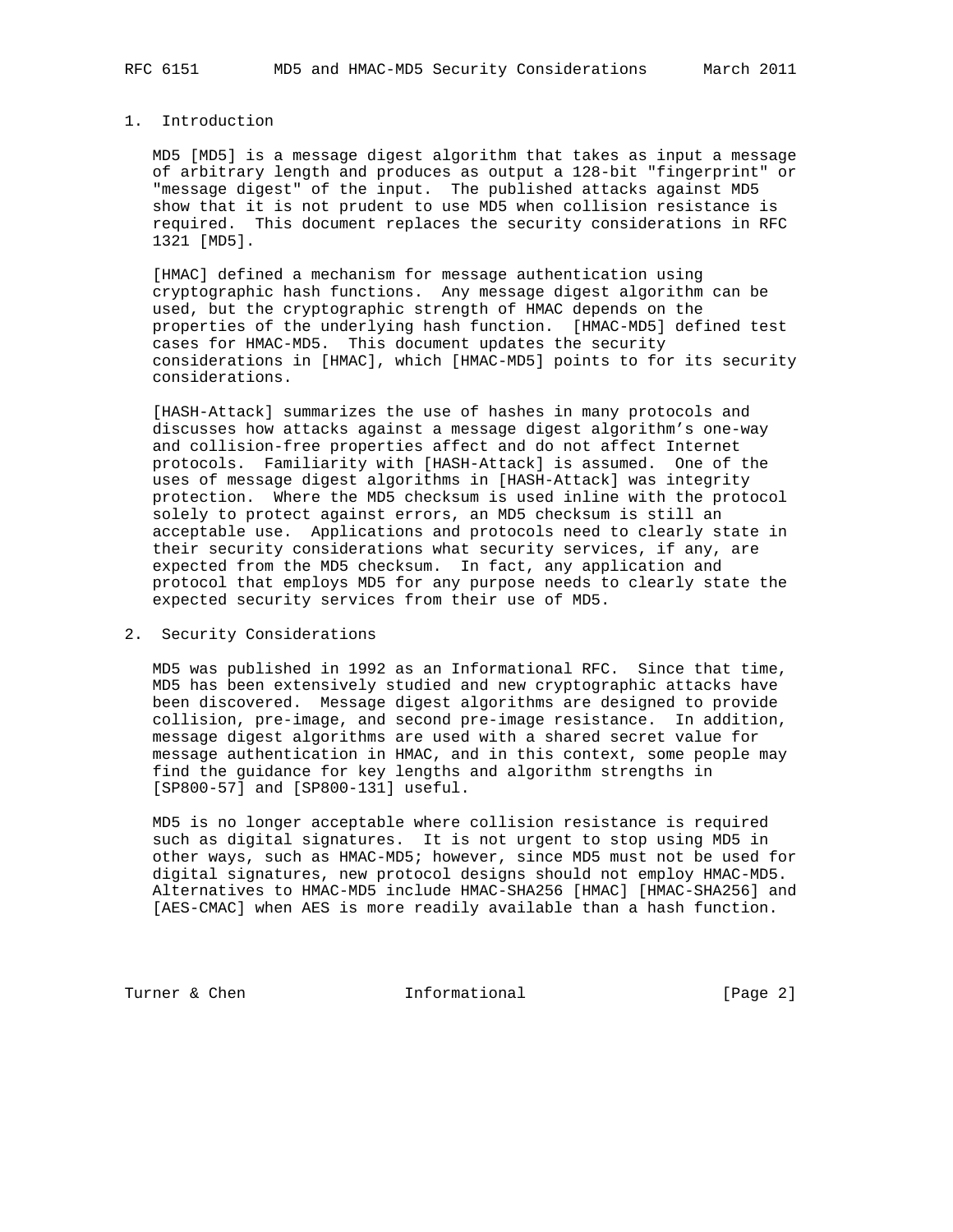# 2.1. Collision Resistance

 Pseudo-collisions for the compress function of MD5 were first described in 1993 [denBBO1993]. In 1996, [DOB1995] demonstrated a collision pair for the MD5 compression function with a chosen initial value. The first paper that demonstrated two collision pairs for MD5 was published in 2004 [WFLY2004]. The detailed attack techniques for MD5 were published at EUROCRYPT 2005 [WAYU2005]. Since then, a lot of research results have been published to improve collision attacks on MD5. The attacks presented in [KLIM2006] can find MD5 collision in about one minute on a standard notebook PC (Intel Pentium, 1.6GHz). [STEV2007] claims that it takes 10 seconds or less on a 2.6Ghz Pentium4 to find collisions. In [STEV2007], [SLdeW2007], [SSALMOdeW2009], and [SLdeW2009], the collision attacks on MD5 were successfully applied to X.509 certificates.

 Notice that the collision attack on MD5 can also be applied to password-based challenge-and-response authentication protocols such as the APOP (Authenticated Post Office Protocol) option in POP [POP] used in post office authentication as presented in [LEUR2007].

 In fact, more delicate attacks on MD5 to improve the speed of finding collisions have been published recently. However, the aforementioned results have provided sufficient reason to eliminate MD5 usage in applications where collision resistance is required such as digital signatures.

### 2.2. Pre-Image and Second Pre-Image Resistance

 Even though the best result can find a pre-image attack of MD5 faster than exhaustive search, as presented in [SAAO2009], the complexity 2^123.4 is still pretty high.

#### 2.3. HMAC

 The cryptanalysis of HMAC-MD5 is usually conducted together with NMAC (Nested MAC) since they are closely related. NMAC uses two independent keys K1 and K2 such that NMAC(K1, K2, M) = H(K1, H(K2, M), where K1 and K2 are used as secret initialization vectors (IVs) for hash function H(IV, M). If we re-write the HMAC equation using two secret IVs such that IV2 =  $H(K \ X or \ ipad)$  and IV1 =  $H(K \ X or \ opad)$ , then  $HMAC(K, M) = NMAC(IV1, IV2, M)$ . Here it is very important to notice that IV1 and IV2 are not independently selected.

 The first analysis was explored on NMAC-MD5 using related keys in [COYI2006]. The partial key recovery attack cannot be extended to HMAC-MD5, since for HMAC, recovering partial secret IVs can hardly lead to recovering (partial) key K. Another paper presented at

Turner & Chen **Informational** [Page 3]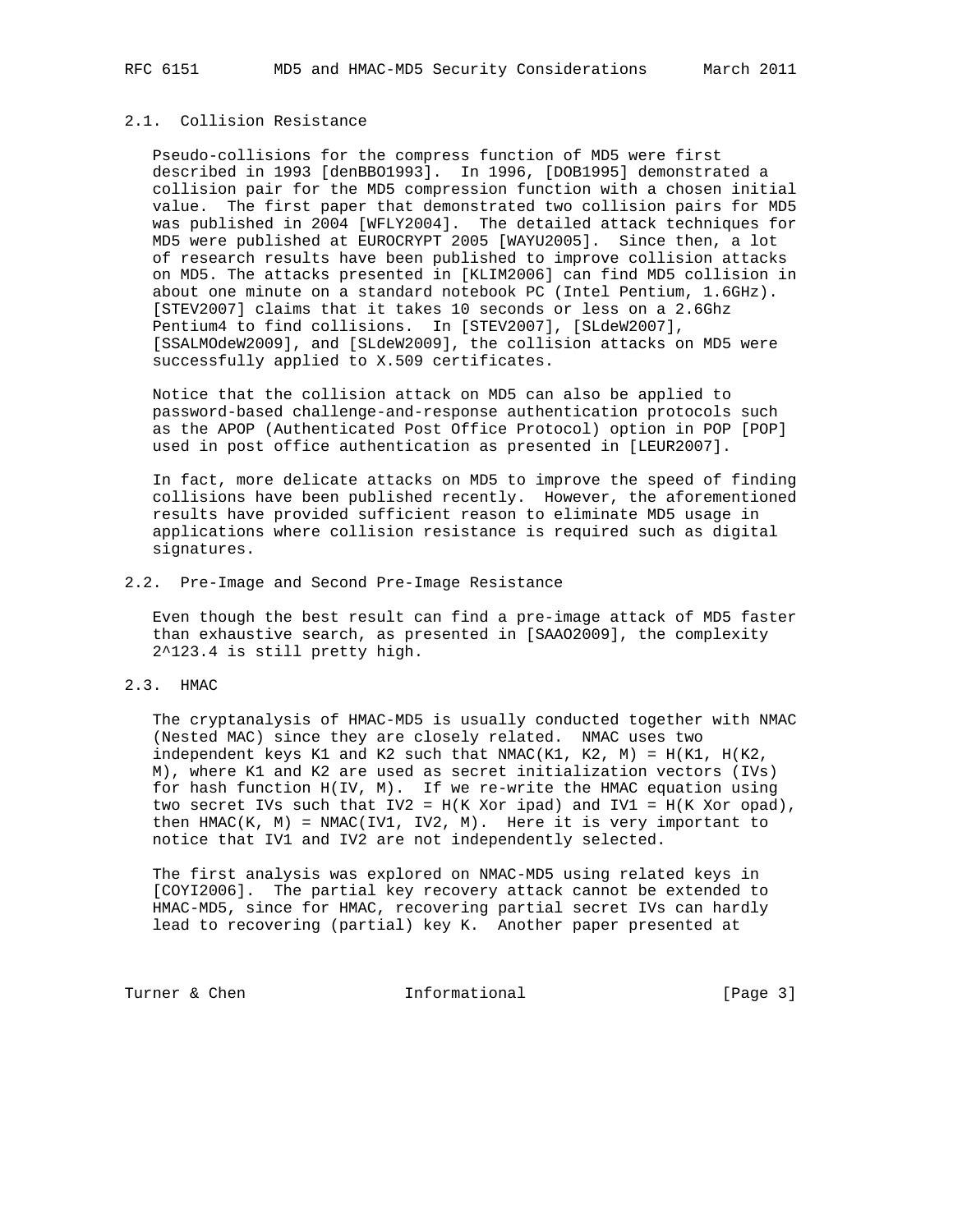Crypto 2007 [FLN2007] extended results of [COYI2006] to a full key recovery attack on NMAC-MD5. Since it also uses related key attack, it does not seem applicable to HMAC-MD5.

 A EUROCRYPT 2009 paper presented a distinguishing attack on HMAC-MD5 [WYWZZ2009] without using related keys. It can distinguish an instantiation of HMAC with MD5 from an instantiation with a random function with 2^97 queries with probability 0.87. This is called distinguishing-H. Using the distinguishing attack, it can recover some bits of the intermediate status of the second block. However, as it is pointed out in [WYWZZ2009], it cannot be used to recover the (partial) inner key H(K Xor ipad). It is not obvious how the attack can be used to form a forgery attack either.

 The attacks on HMAC-MD5 do not seem to indicate a practical vulnerability when used as a message authentication code. Considering that the distinguishing-H attack is different from a distinguishing-R attack, which distinguishes an HMAC from a random function, the practical impact on HMAC usage as a pseudorandom function (PRF) such as in a key derivation function is not well understood.

 Therefore, it may not be urgent to remove HMAC-MD5 from the existing protocols. However, since MD5 must not be used for digital signatures, for a new protocol design, a ciphersuite with HMAC-MD5 should not be included. Options include HMAC-SHA256 [HMAC] [HMAC-SHA256] and [AES-CMAC] when AES is more readily available than a hash function.

3. Acknowledgements

 Obviously, we have to thank all the cryptographers who produced the results we refer to in this document. We'd also like to thank Wesley Eddy, Sam Hartman, Alfred Hoenes, Martin Rex, Benne de Weger, and Lloyd Wood for their comments.

- 4. Informative References
	- [AES-CMAC] Song, JH., Poovendran, R., Lee, J., and T. Iwata, "The AES-CMAC Algorithm", RFC 4493, June 2006.
	- [COYI2006] S. Contini, Y.L. Yin. Forgery and partial key-recovery attacks on HMAC and NMAC using hash collisions. ASIACRYPT 2006. LNCS 4284, Springer, 2006.
	- [denBBO1993] den Boer, B. and A. Bosselaers, "Collisions for the compression function of MD5", Eurocrypt 1993.

Turner & Chen **Informational** [Page 4]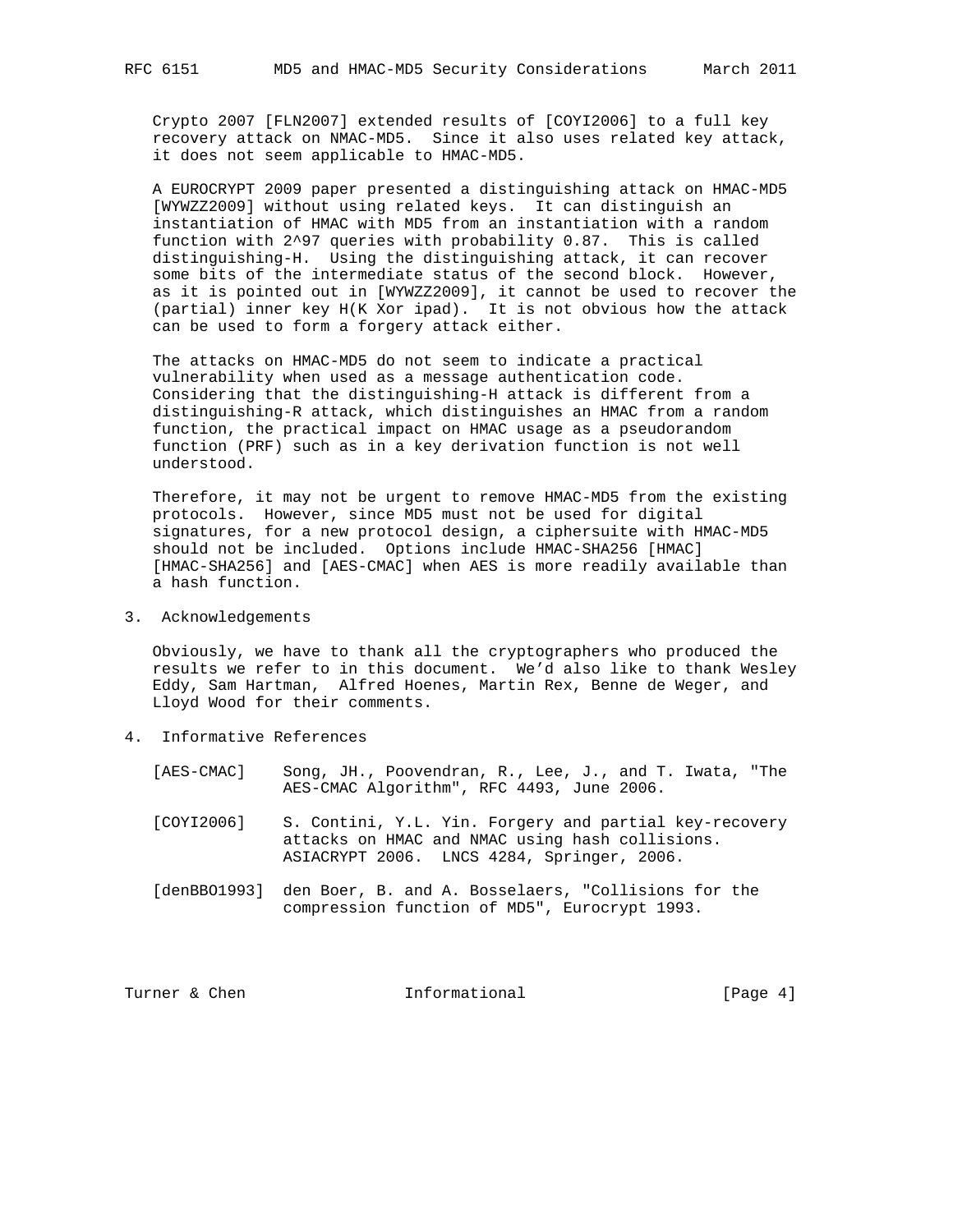| MD5 and HMAC-MD5 Security Considerations<br>RFC 6151 |  |
|------------------------------------------------------|--|
|------------------------------------------------------|--|

- [DOB1995] Dobbertin, H., "Cryptanalysis of MD5 Compress", Eurocrypt 1996.
- [FLN2007] Fouque, P.-A., Leurent, G., Nguyen, P.Q.: Full key recovery attacks on HMAC/NMAC-MD4 and NMAC-MD5. CRYPTO 2007. LNCS 4622, Springer, 2007.
- [HASH-Attack] Hoffman, P. and B. Schneier, "Attacks on Cryptographic Hashes in Internet Protocols", RFC 4270, November 2005.
- [HMAC] Krawczyk, H., Bellare, M., and R. Canetti, "HMAC: Keyed-Hashing for Message Authentication", RFC 2104, February 1997.
- [HMAC-MD5] Cheng, P. and R. Glenn, "Test Cases for HMAC-MD5 and HMAC-SHA-1", RFC 2202, September 1997.
- [HMAC-SHA256] Nystrom, M., "Identifiers and Test Vectors for HMAC- SHA-224, HMAC-SHA-256, HMAC-SHA-384, and HMAC-SHA-512", RFC 4231, December 2005.
- [KLIM2006] V. Klima. Tunnels in Hash Functions: MD5 Collisions within a Minute. Cryptology ePrint Archive, Report 2006/105 (2006), http://eprint.iacr.org/2006/105.
- [LEUR2007] G. Leurent, Message freedom in MD4 and MD5 collisions: Application to APOP. Proceedings of FSE 2007. Lecture Notes in Computer Science 4715. Springer, 2007.
- [MD5] Rivest, R., "The MD5 Message-Digest Algorithm", RFC 1321, April 1992.
- [POP] Myers, J. and M. Rose, "Post Office Protocol Version 3", STD 53, RFC 1939, May 1996.
- [SAAO2009] Y. Sasaki and K. Aoki. Finding preimages in full MD5 faster than exhaustive search. Advances in Cryptology - EUROCRYPT 2009, LNCS 5479 of Lecture Notes in Computer Science, Springer, 2009.
- [SLdeW2007] Stevens, M., Lenstra, A., de Weger, B., Chosen-prefix Collisions for MD5 and Colliding X.509 Certificates for Different Identities. EuroCrypt 2007.
- [SLdeW2009] Stevens, M., Lenstra, A., de Weger, B., "Chosen-prefix Collisions for MD5 and Applications", Journal of Cryptology, 2009.

| [Page $5$ ] |  |
|-------------|--|
|             |  |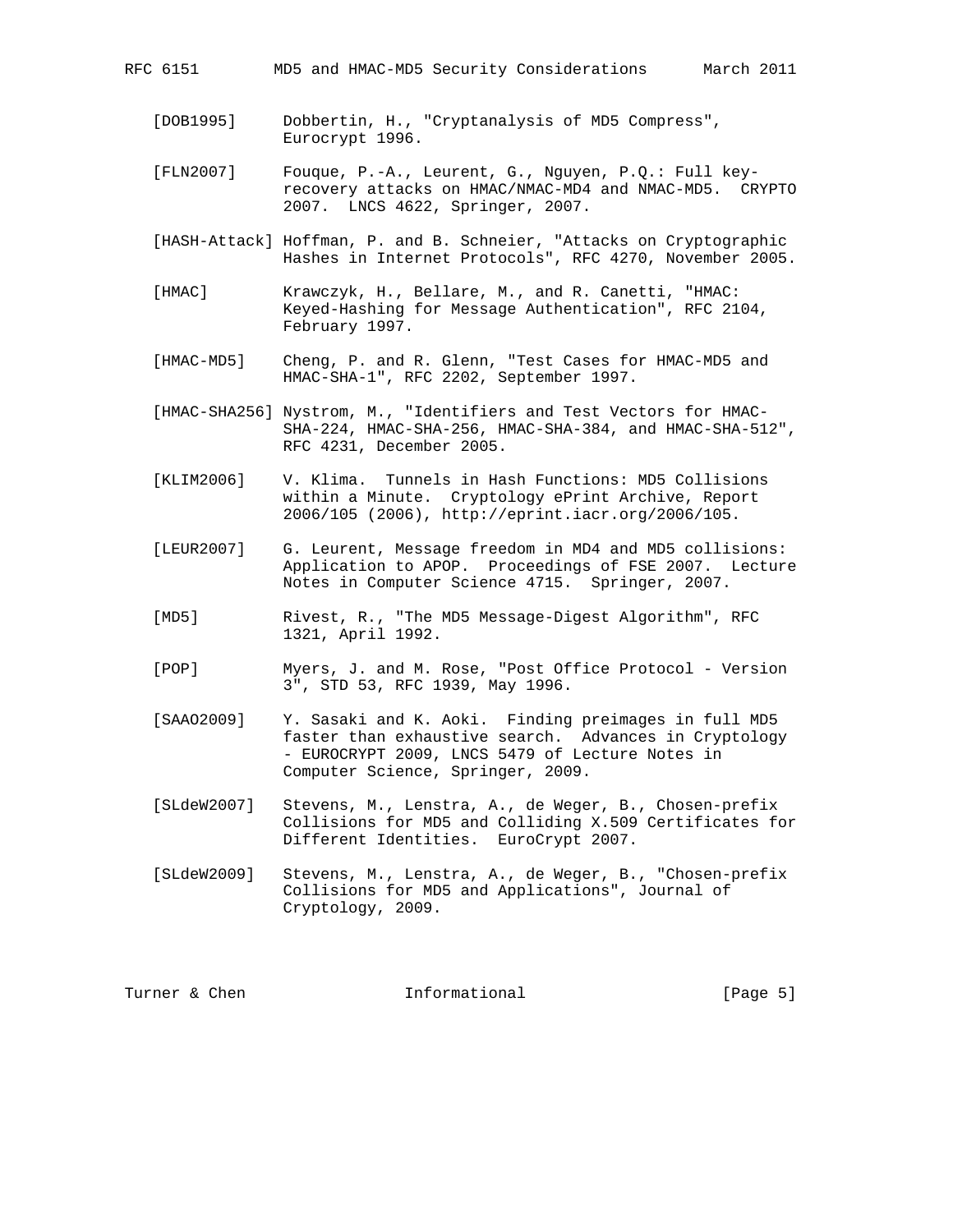#### [SSALMOdeW2009]

 Stevens, M., Sotirov, A., Appelbaum, J., Lenstra, A., Molnar, D., Osvik, D., and B. de Weger. Short chosen prefix collisions for MD5 and the creation of a rogue CA certificate, Crypto 2009.

- [SP800-57] National Institute of Standards and Technology (NIST), Special Publication 800-57: Recommendation for Key Management - Part 1 (Revised), March 2007.
- [SP800-131] National Institute of Standards and Technology (NIST), Special Publication 800-131: DRAFT Recommendation for the Transitioning of Cryptographic Algorithms and Key Sizes, June 2010.
- [STEV2007] Stevens, M., "On Collisions for MD5", Master's Thesis, Eindhoven University of Technology, http://www.win.tue.nl/hashclash/ On%20Collisions%20for%20MD5%20-%20M.M.J.%20Stevens.pdf.
- [WAYU2005] X. Wang and H. Yu. How to Break MD5 and other Hash Functions. LNCS 3494. Advances in Cryptology - EUROCRYPT2005, Springer, 2005.
- [WFLY2004] X. Wang, D. Feng, X. Lai, H. Yu, Collisions for Hash Functions MD4, MD5, HAVAL-128 and RIPEMD, 2004, http://eprint.iacr.org/2004/199.pdf
- [WYWZZ2009] X. Wang, H. Yu, W. Wang, H. Zhang, and T. Zhan. Cryptanalysis of HMAC/NMAC-MD5 and MD5-MAC. LNCS 5479. Advances in Cryptology - EUROCRYPT2009, Springer, 2009.

Turner & Chen **Informational** [Page 6]